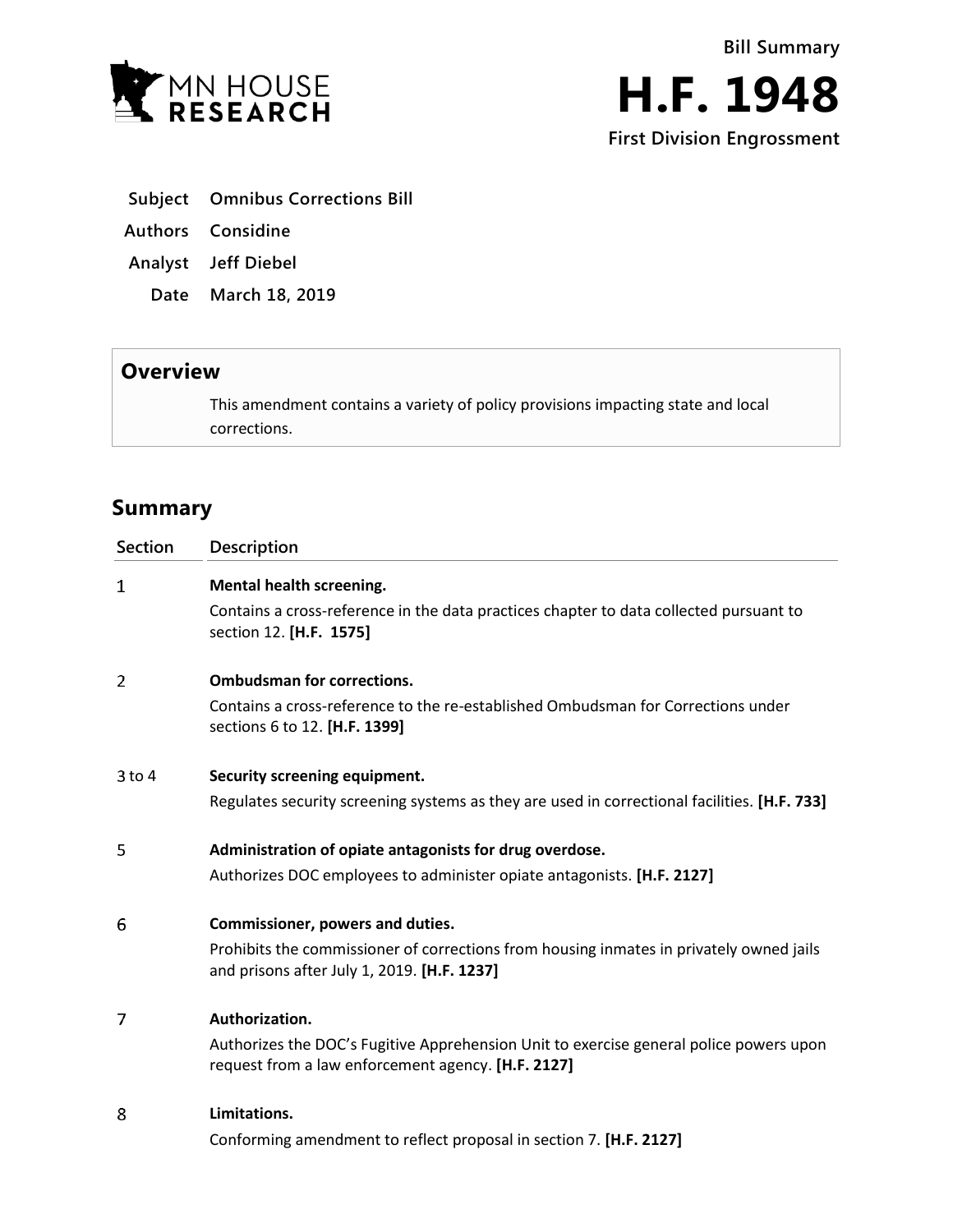### **Section Description**

#### 9 **Mental health care decisions.**

Extends the authority of the DOC's medical director to make inmate health care decisions to inmates who are being treated outside of a correctional facility. **[H.F. 2127]**

### 10 to 15 **Office of the Ombudsman for Corrections.**

Re-establishes the Ombudsman for Corrections which the legislature eliminated in 2003. The ombudsman is tasked with promoting "the highest standards of competence, efficiency, and justice in the administration of corrections." The ombudsman is empowered with the authority to investigate decisions, acts, and other matters of the Department of Corrections. The bill delineates the specific powers granted to the ombudsman, including subpoena power, the right to access agency data and information, and the authority to file suit to invoke its powers. Further, the bill defines the scope of appropriate investigations and authorizes the ombudsman to investigate complaints from jails and detention facilities.

The bill also provides guidance on ombudsman qualifications, employee selection, access to data, complaint form and handling, publication of ombudsman recommendations, and annual reports. Finally, the bill proposes a blank appropriation to fund the office of the ombudsman. **[H.F. 1399]**

#### 16 **Charges to counties.**

Modifies how the commissioner determines the per diem cost of confinement for juvenile offenders. **[H.F. 2127]**

#### 17 **General searches.**

Cross-reference to ombudsman for corrections. **[H.F. 1399]**

#### 18 **Administrative and disciplinary segregation.**

**Subd. 1. Authorization.** Establishes the grounds that the Commissioner of Corrections can rely upon to place an inmate in segregation.

**Subd. 2. Conditions in segregated housing.** Establishes the minimum conditions that the commissioner must offer inmates in segregated housing.

**Subd. 3. Review of disciplinary segregation status.** Establishes mandatory review periods for inmates in segregated housing.

**Subd. 4. Graduated disciplinary sanctions.** Requires the commissioner to design and implement a graduated scale of responses to infractions.

**Subd. 5. Mental health assessments; transfer to treatment.** Requires inmates placed in segregation to be assessed for mental illness. If an inmate is diagnosed with an acute mental illness, the inmate should be placed in an alternative setting.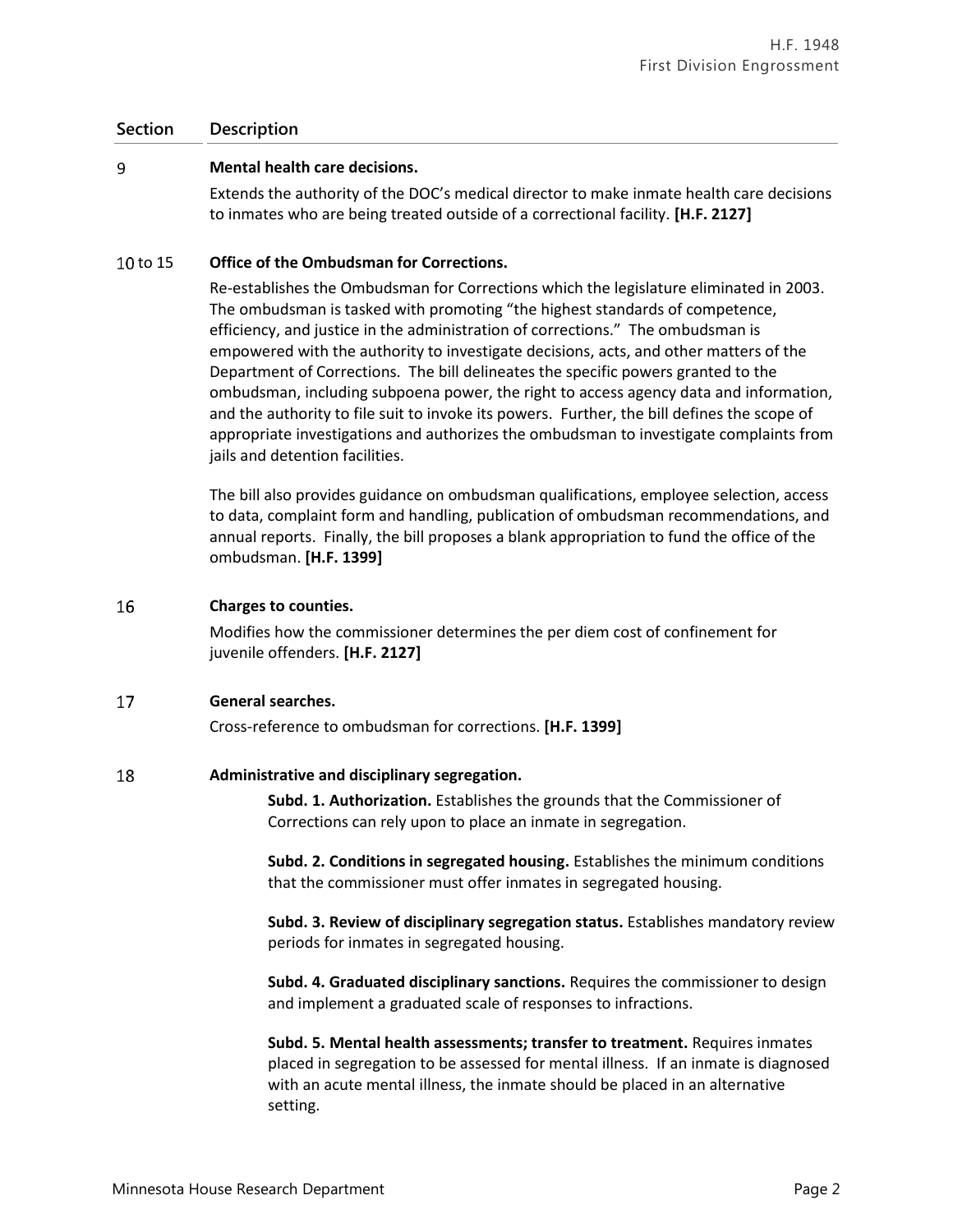### **Section Description**

**Subd. 6. Mental health care within segregated housing.** Requires regular mental health checks of inmates in segregation.

**Subd. 7. Incentives for return to the general population.** Requires the commissioner to design and implement a system of incentives for inmates to return to the general population.

**Subd. 8. Discharge from segregated housing.** Prohibits the commissioner from releasing an inmate directly to the community from segregated housing. Requires a mental health exam before an inmate who served more than 30 days in segregation returns to the general population.

**Subd. 9. Reporting.** Requires the commissioner to prepare an annual report to the legislature detailing the commissioner's use of segregated housing.

**[H.F. 493]**

#### 19 **Private prison contract prohibited.**

Prohibits the commissioner of corrections from entering into a contract with privately owned and operated prisons to care for state inmates. **[H.F. 1237]**

#### 20 **Removal of data from system.**

The Bureau of Criminal Apprehension (BCA) maintains a computerized criminal gang investigative data system for the purpose of assisting criminal justice agencies in the investigation and prosecution of criminal activity by gang members. An individual's information is placed in the database if that individual is involved in criminal gang activity and meets at least three of the nine criteria established by the Violent Crime Coordinating Council. Under current law, the BCA must destroy data entered into the system within three years of entry unless the individual is convicted, adjudicated delinquent, or has a stayed adjudication during the three year period after data is entered into the system. In that case, records are maintained for an additional three years.

This bill allows the BCA to retain records for three years after a person is released from the custody of the commissioner of corrections if the commissioner documents activities meeting the criminal gang identification criteria that took place while the inmate was confined in a state correctional facility. **[H.F. 339]**

#### 21 **Same sex escort for inmates being transferred.**

Establishes an exclusion to the requirement that inmates transferred more than 100 miles receive a custodial escort of the same sex as the transferee when the vehicle used to for the transfer is equipped with video and audio recording equipment that actively records the portion of the vehicle where the transferee is held for the duration of the transfer. Requires the recording to be stored for at least 12 months after the date of transfer.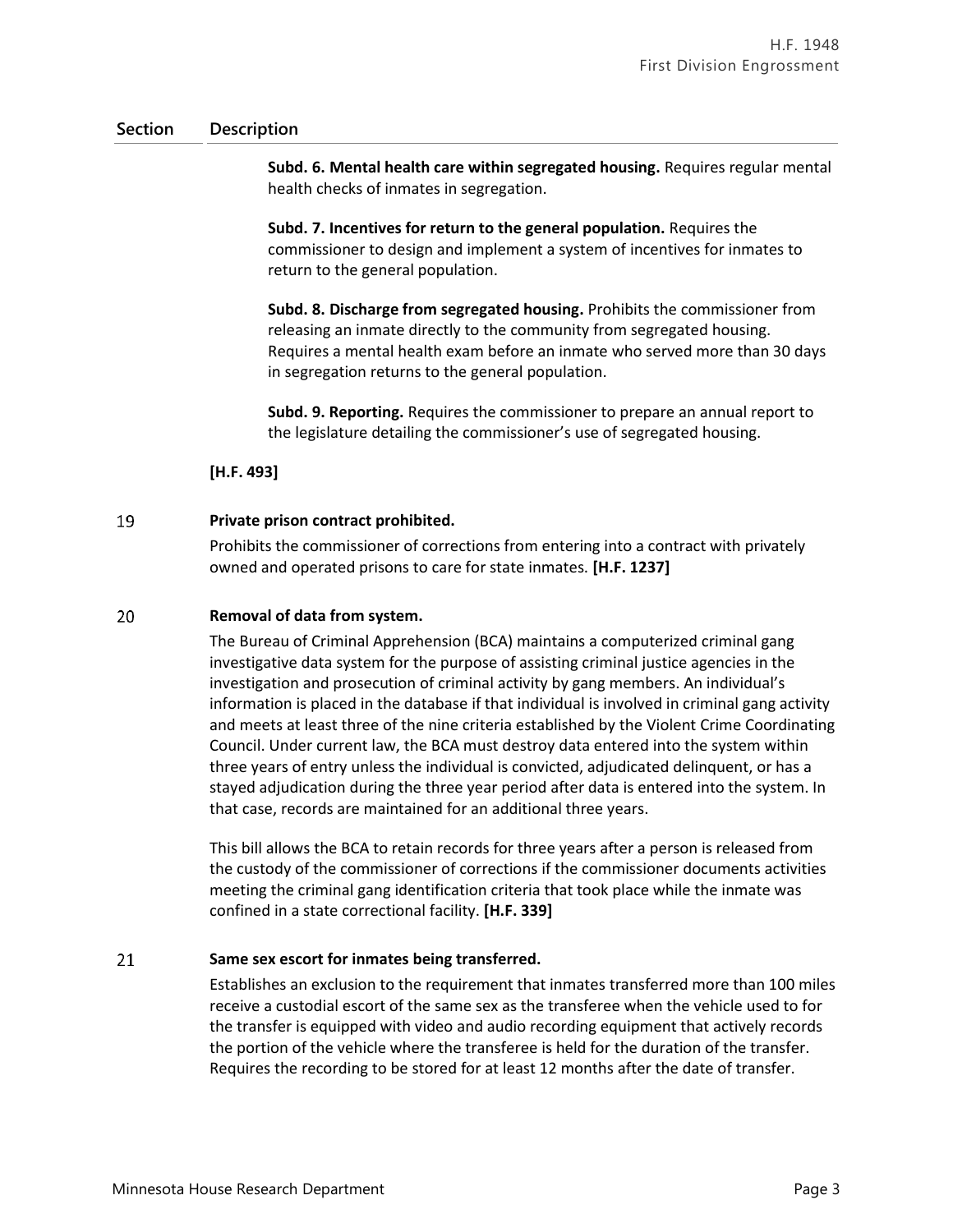### **Section Description**

**[H.F. 1020]**

#### 22 **Placement in private prisons prohibited.**

Prohibits the placement of jail inmates in privately owned facilities. **[H.F. 1237]**

#### 23 **Local correctional officers discipline procedures.**

Creates a local correctional discipline procedures act. Establishes minimum standards for obtaining formal statements of local correctional officers who are named in a complaint. Regulates:

- $\blacksquare$  the place a formal statement may be taken;
- what constitutes an actionable complaint;
- disclosure of witness statements to the accused correctional officer;
- the timing of formal statement sessions;
- maintenance of a record of proceedings;
- the presence of union representation at proceedings;
- **a** advance notice of evidence against the accused; and
- **other related matters.**

### **[H.F. 2010]**

#### **Intake procedure; approved mental health screening.** 24

Permits a sheriff or local corrections official to share certain mental health data on inmates. Allows a jail to refer an inmate to county human services personnel in order to arrange services after the inmate is released. The bill also allows a jail to share private data on an inmate in order to:

- assist the inmate in applying for medical assistance of MinnesotaCare;
- **Fig. 2** refer the inmate for case management by a county;
- assist the inmate in obtaining state photo identification;
- secure an appointment with a mental health provider;
- obtain necessary medications; or
- provide behavioral health service coordination.

### **[H.F. 1575]**

#### 25 **Coordinated crisis response plan.**

This bill creates and funds a pilot program to address mental health issues among correctional officers and inmates at the Stillwater Correctional Facility. The bill requires a report to the legislature on the pilot program's impact and outcomes. **[H.F. 1948]**